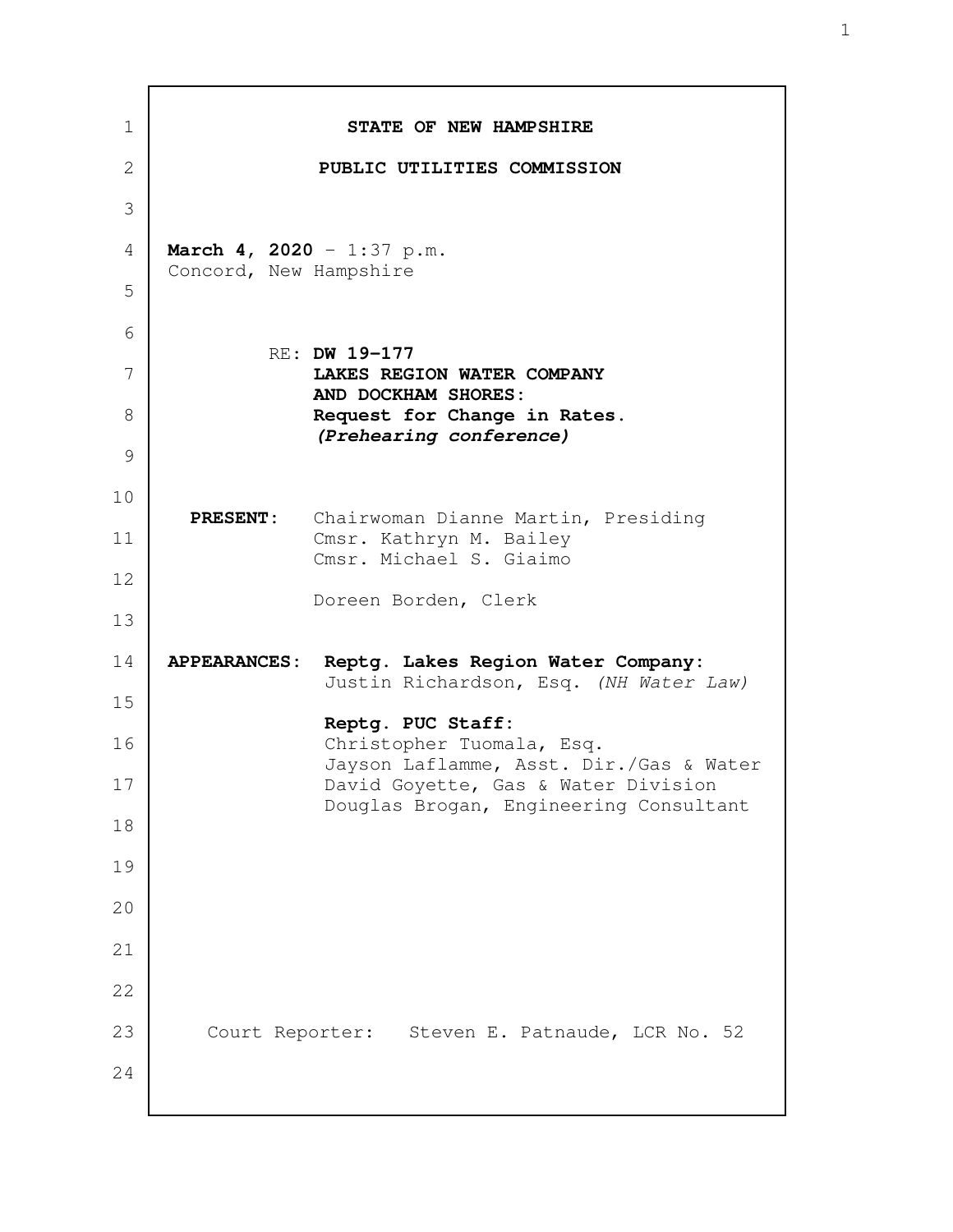**I N D E X PAGE NO. STATEMENTS OF PRELIMINARY POSITION BY:**  Mr. Richardson 4 Mr. Tuomala 19 *QUESTIONS BY:* Cmsr. Bailey 12 Cmsr. Giaimo 15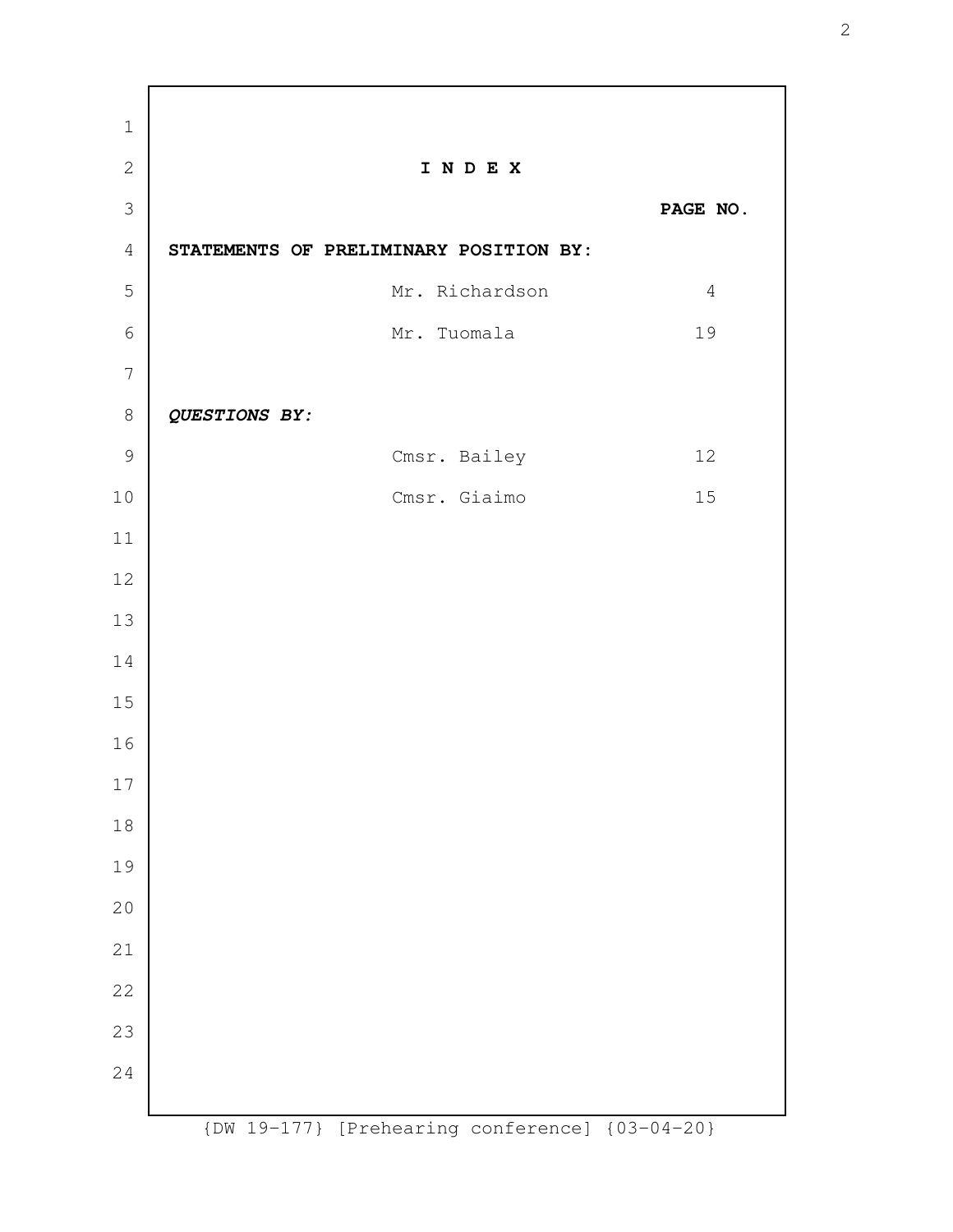| $\mathbf 1$ | PROCEEDING                                        |
|-------------|---------------------------------------------------|
| 2           | CHAIRWOMAN MARTIN: All right. A                   |
| 3           | little change of scenery today.                   |
| 4           | Okay. We're here this afternoon in                |
| 5           | Docket DW 19-177 for a prehearing conference      |
| 6           | regarding the Lakes Region Water Company request  |
| 7           | for a change in rates.                            |
| 8           | And let's take appearances.                       |
| 9           | MR. RICHARDSON: Good afternoon,                   |
| 10          | Chairman. Justin Richardson, here with New        |
| 11          | Hampshire Water Law, on behalf of Lakes Region    |
| 12          | Water Company. With me at the tables today I      |
| 13          | have Tom Mason, who is the President of the       |
| 14          | Company; behind me is Stephen St. Cyr, with St.   |
| 15          | Cyr & Associates, our rate consultant; and Ms.    |
| 16          | Leah Valladares, who's the Utility Manager, and   |
| 17          | really does everything from government relations, |
| 18          | to customer relations, to financial and           |
| 19          | accounting.                                       |
| 20          | CHAIRWOMAN MARTIN: Thank you.                     |
| 21          | MR. TUOMALA: Good afternoon, Madam                |
| 22          | Chair and Commissioners. My name is Christopher   |
| 23          | Tuomala, Staff attorney here at the Public        |
| 24          | Utilities Commission. To my left, Jayson          |
|             |                                                   |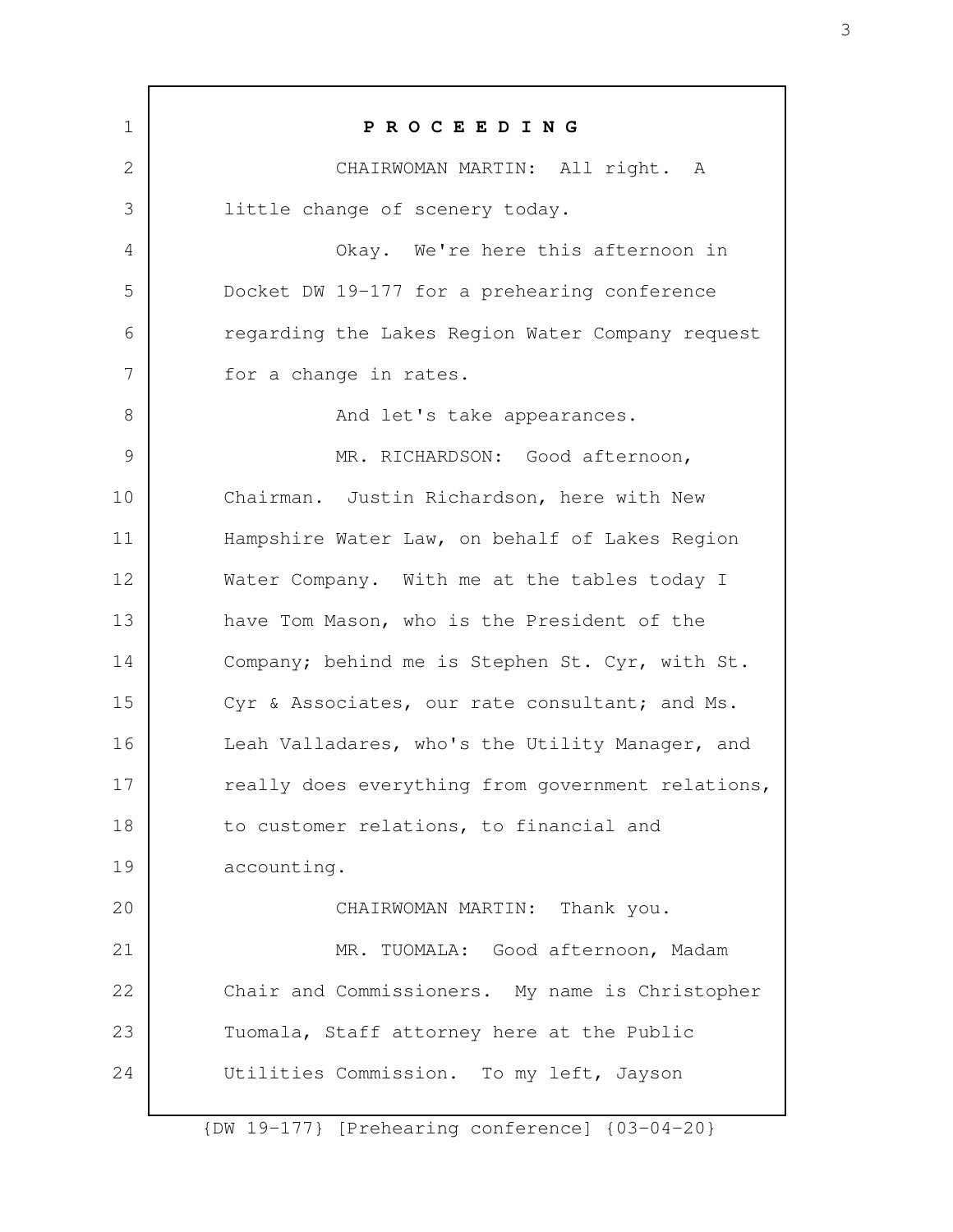Laflamme, Assistant Director of the Gas and Water Division; directly behind me, David Goyette, Staff Analyst; and to his left, at the same table, is Doug Brogan, an engineer and Staff consultant. CHAIRWOMAN MARTIN: Okay. Thank you. Is there anything that we need to address before we take preliminary statements from the parties? MR. TUOMALA: No, madam Chair. CHAIRWOMAN MARTIN: Okay. Then, Mr. Richardson, you may proceed. MR. RICHARDSON: Thank you. And if I may, if you will excuse me for not standing, I hurt my back a few weeks ago, and -- CHAIRWOMAN MARTIN: Oh, that's fine. You don't need to stand here. That's okay. MR. RICHARDSON: I was at the Mid Year Bar Meeting Award Ceremony, and they kept asking people to stand up and sit down. And, eventually, I had to leave the room because I couldn't keep doing that. CHAIRWOMAN MARTIN: No need. Don't have any problem with that. MR. RICHARDSON: So, this case really 1 2 3 4 5 6 7 8 9 10 11 12 13 14 15 16 17 18 19 20 21 22 23 24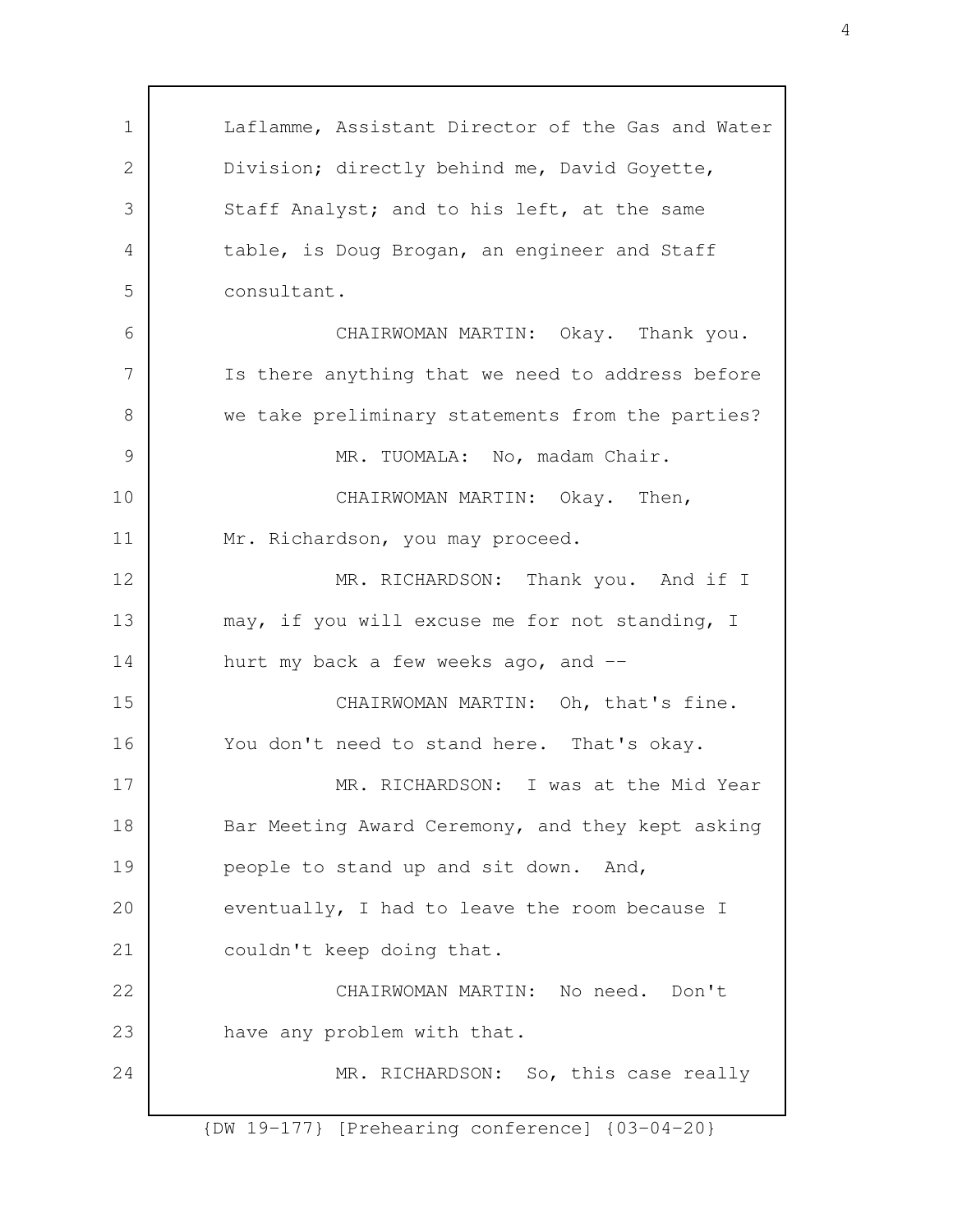began on October 23rd, 2019, with the filing of the notice, and then in December the schedules for the rate case were filed. But it really goes back a lot further. And, in fact, I was trying to remember who the original commissioners were when the concepts that really have come to fruition in this case began. And that was in Docket 15-209, where the Commission, the OCA, Lakes Region, and other parties were looking at how to change the Company's capital structure, replace some equity with some debt. And along came a proposal to purchase the Dockham Shores system, and that was in Docket 16-619. And, at the time, that system was in really, really rough shape, and something had to be done quickly, because the risk was complete system failure. And I want to read what was in the petition in that case. That's, again, Docket 16-619. On Page 4, the Company informed the Commission that "the system has an extreme need for improvements to improve performance, reliability and safety." And the other issue was is that Lakes Region was coming in and buying the system, and 1 2 3 4 5 6 7 8 9 10 11 12 13 14 15 16 17 18 19 20 21 22 23 24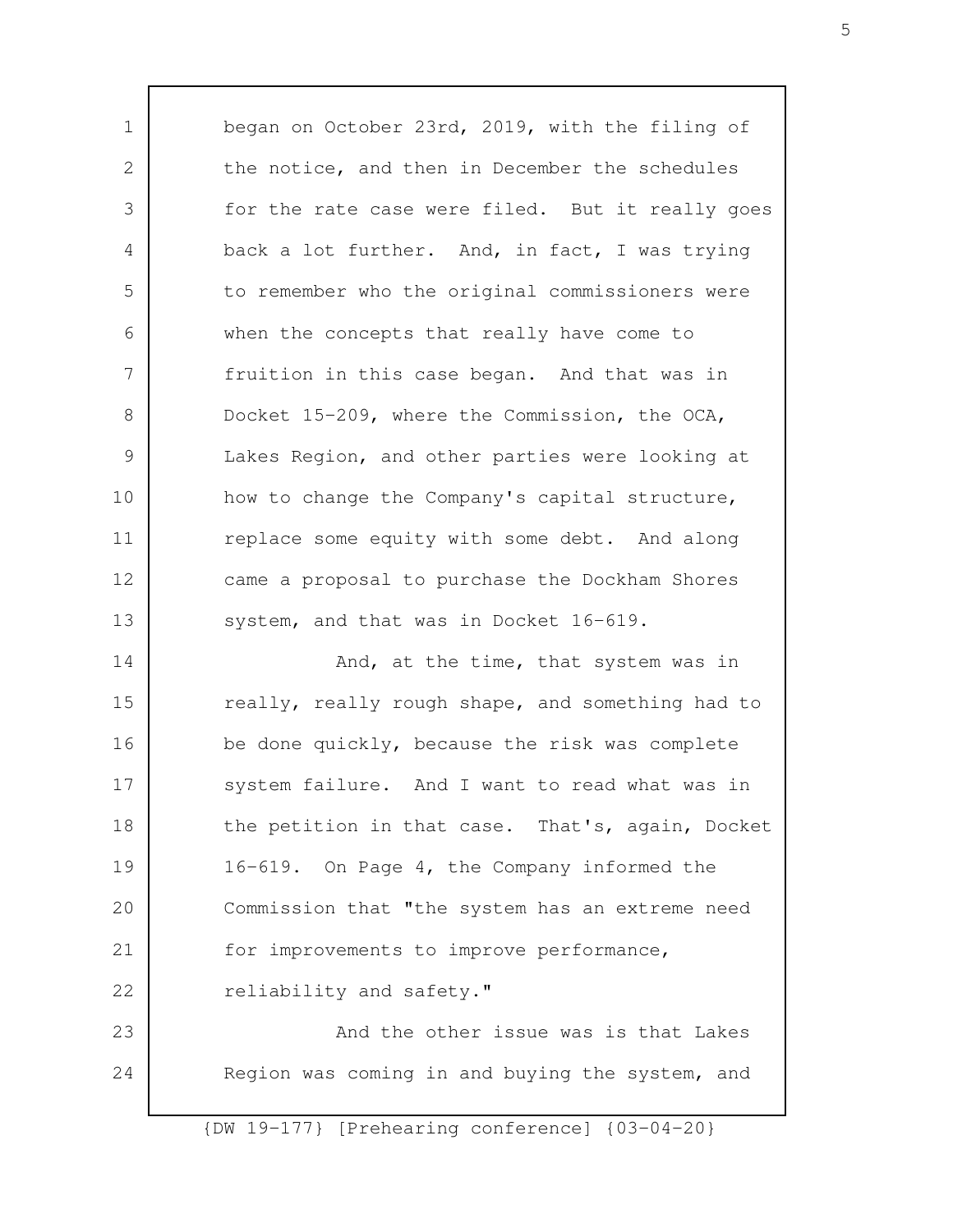they had done some work to try to help the owner, who was Mr. Robertson, who was an old man, didn't really have staff to help him. You know, Lakes Region didn't really know what we were getting into at that time. We had come up with a preliminary proposal to do \$60,000 worth of work. But that ended up not being able to be implemented, because the whole system was on the verge of collapse.

1

2

3

4

5

6

7

8

9

And Lakes Region's come back in this proceeding, and it's informed the Commission also in the financing docket, that the system was in considerably worse shape than originally believed. One of the two storage tanks had failed. The second tank had deteriorated to the point where it was leaking and could not be repaired. Well yields were lower than had been reported to the Commission by the prior owner, and that resulted in Lakes Region, once they acquired the system, having to impose water use bans during the summer months, and essentially asking the customers not to use the water, and because the storage tanks were running out. There were also problems with frequent electric power outages during storm 10 11 12 13 14 15 16 17 18 19 20 21 22 23 24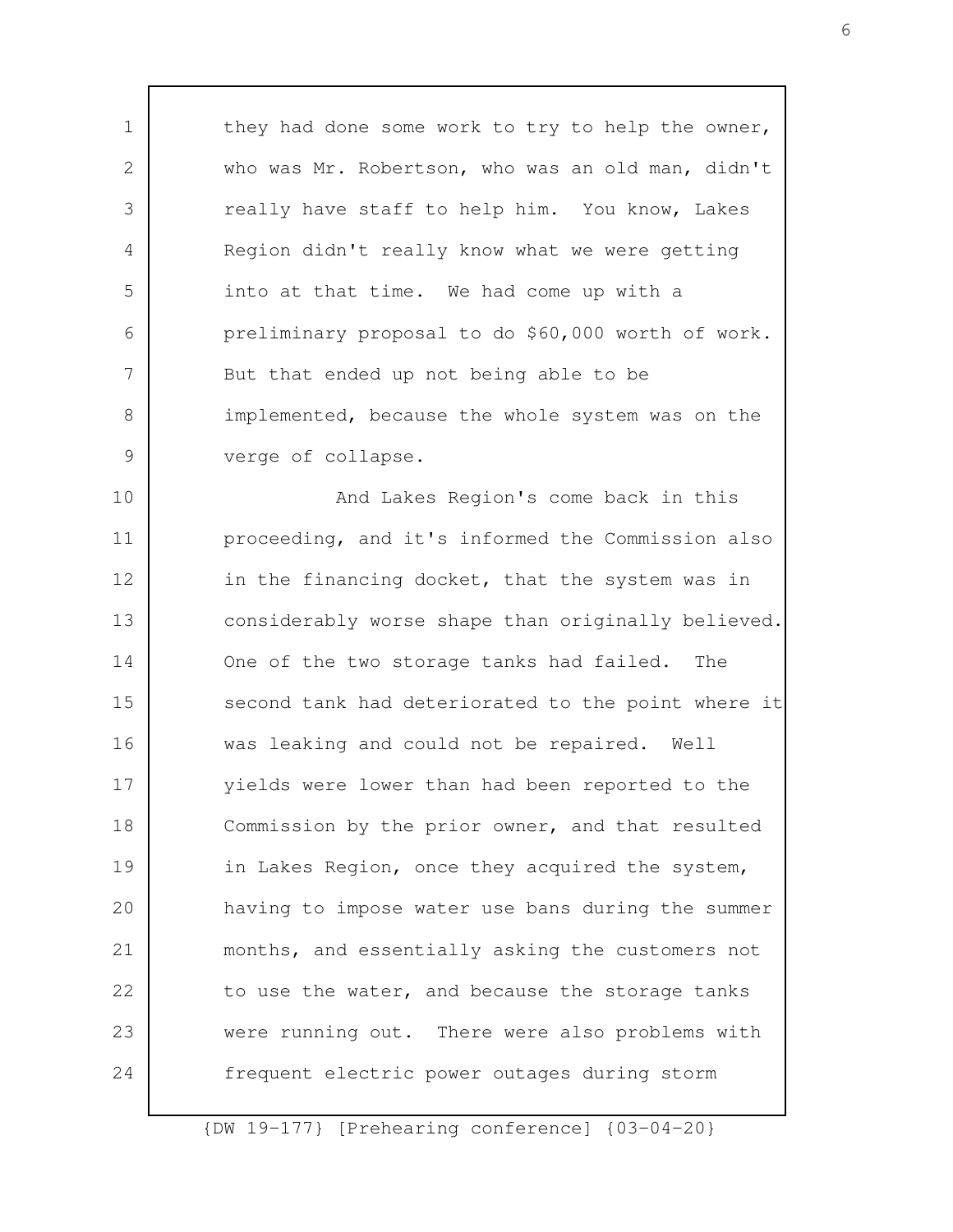events, that would result in service interruptions. So, there were major problems with the system that were not known to Lakes Region when the original plan was developed. What Lakes Region did, and the reason we're here today, is they took immediate action. The number one goal was to maintain service to customers, improve that service, so people had water when they needed it. They hired Lewis Engineering to review the system and provide recommendations. The pump station had to be completely redesigned and rebuilt to meet current standards. New storage pumps and storage building were constructed. There were major electrical problems. There was like 1,100 to 1,400 feet of underground wire that was deteriorated and could fail at any time. A new 15,000 gallon storage tank was put in. A standby generator was added. The system was connected to telemetry so Lakes Region could monitor it. Those improvements all came at a pretty significant cost. You know, it was \$300,000 and -- \$300,599 for the new pump station. That's what's in the testimony and that's what the 1 2 3 4 5 6 7 8 9 10 11 12 13 14 15 16 17 18 19 20 21 22 23 24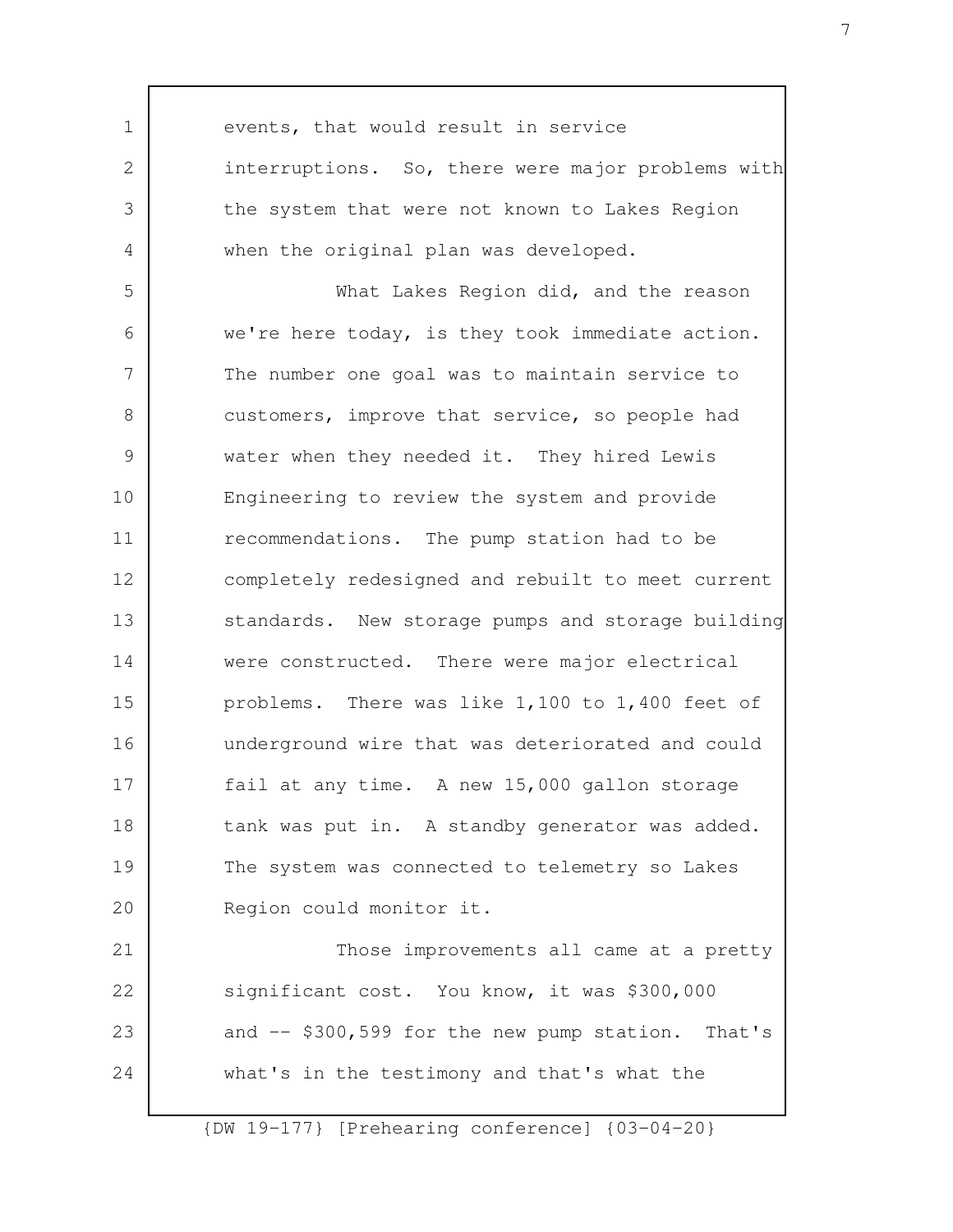schedules show. And that is actually a pretty reasonable cost. In the financing proceeding that's also before the Commission, we looked in data requests at some other systems that have been approved with pump stations. And I'll note, in Docket DW 10-241, that was Hampstead Area Water Company, there was a \$432,000 pump station. In a Pennichuck East Utility's case, Liberty Tree, which is docket DW 11-108, there was a pump station that was 603,000. And then, more recently, another Hampstead case was Wells Village, Hampstead Area Water Company. That's Docket 16-825. And, in the Staff's recommendation, there's a breakdown of the costs. And, when you look at the pump station they did, and you deduct out the water meters, service lines and mains, it comes out to about \$376,000. And my reason for mentioning this is is that this is an expensive project, not because the cost of the pump station is high, this is what pump stations cost when they're built to specs to meet DES requirements. It's high because there's only 61 customers. It's a small system. Lakes Region is obligated to provide service. 1 2 3 4 5 6 7 8 9 10 11 12 13 14 15 16 17 18 19 20 21 22 23 24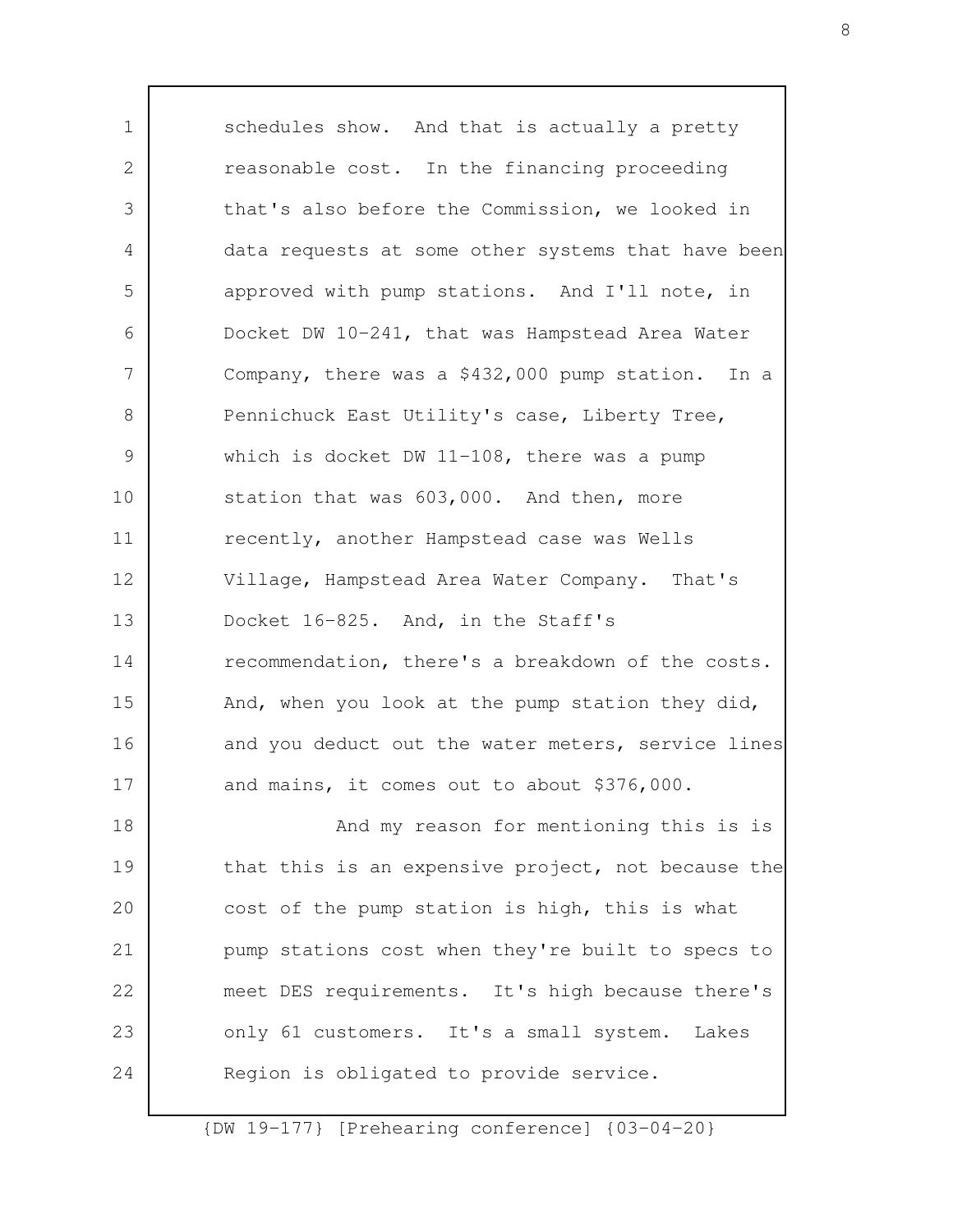And, so, this does have a big impact, and we're mindful of that. But Lakes Region has really done, I think, a fantastic job, because they have come in, rescued a system that was on the verge of failure. And brought it up to code and brought it up to standards, so that this system will operate for, you know, 40 plus years, as long as this pump station is expected to remain in service. Obviously, this standard for rate increases is is that we have to show that the rate increase is just and reasonable. The Commission has to balance the interests of the investors in earning a reasonable return with that of customers. And we think that the costs are, you know, demonstrated, they have been prudent. The system has been well placed. There haven't been decisions that have resulted in excessive charges for things that aren't being used to provide service. We look forward to working with the Commission and with the Staff to, you know, identify issues, provide any additional information that's needed, and hopefully come up 1 2 3 4 5 6 7 8 9 10 11 12 13 14 15 16 17 18 19 20 21 22 23 24

{DW 19-177} [Prehearing conference] {03-04-20}

9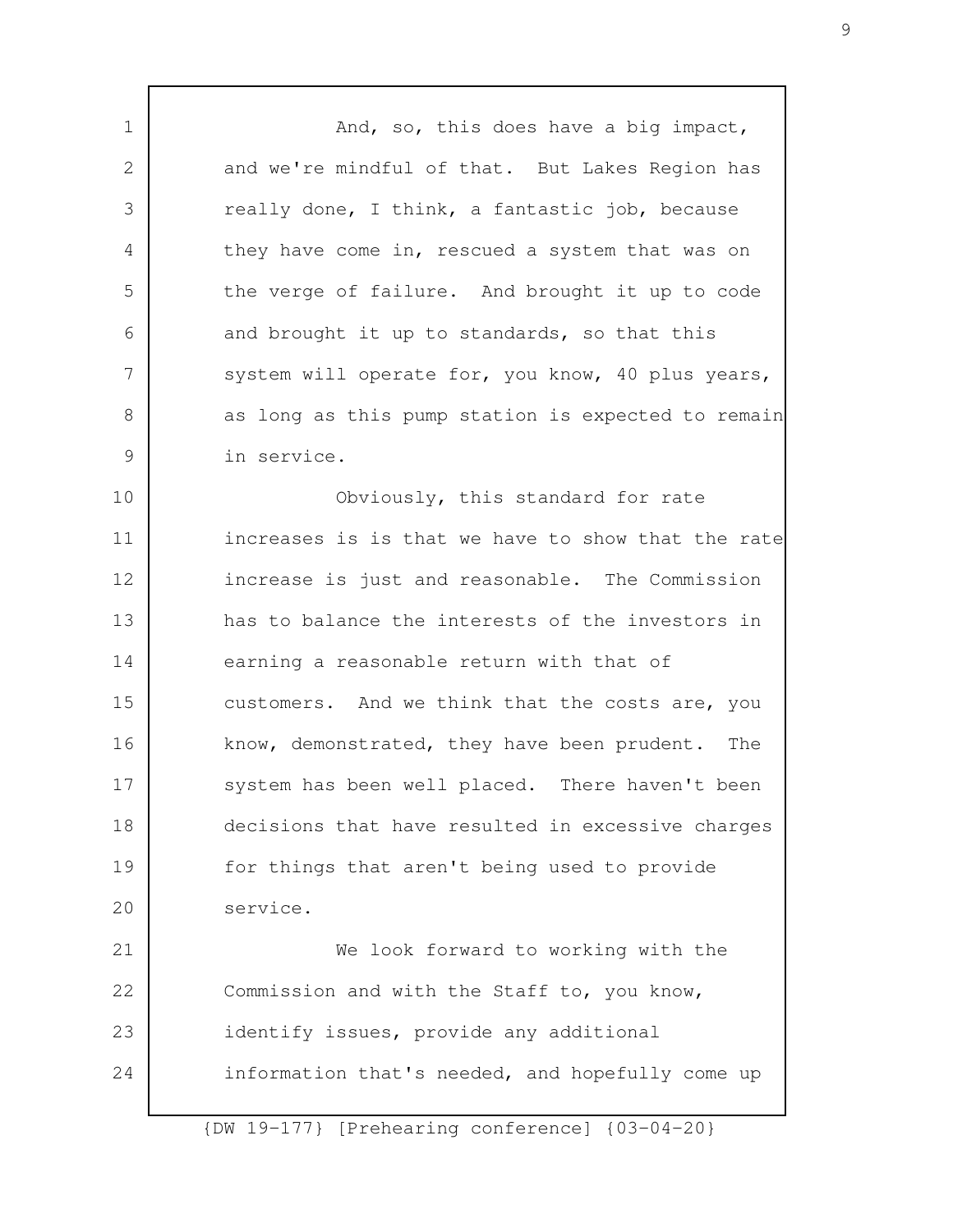with a result that we can all agree to. There is one correction I would like to make. And it's not necessarily a correction, but, in the last paragraph of our Petition, we advise the Commission, this is back in December of '19, 2019, in the first sentence it says "The Commission should be aware that Lakes Region plans to file a petition for a general rate increase to all customers in 2020 based on a 2019 test year." We're now in the process, obviously, of reviewing -- the Company is reviewing its financials, they're preparing its annual report. CHAIRWOMAN MARTIN: I'm sorry to interrupt. Can you just back up, so that we can all make sure we're in the same place? MR. RICHARDSON: Yes. Certainly. I have a copy of the Petition here. And, so, I'm looking at I believe it is Page -- looks like the pages are not numbered. So, one, two, three, four, five -- so, it's Paragraph 16 is the easiest way, and it's right above the signature. And it's that first sentence. It says "The Commission should be aware that Lakes Region plans to file a petition for a general rate 1 2 3 4 5 6 7 8 9 10 11 12 13 14 15 16 17 18 19 20 21 22 23 24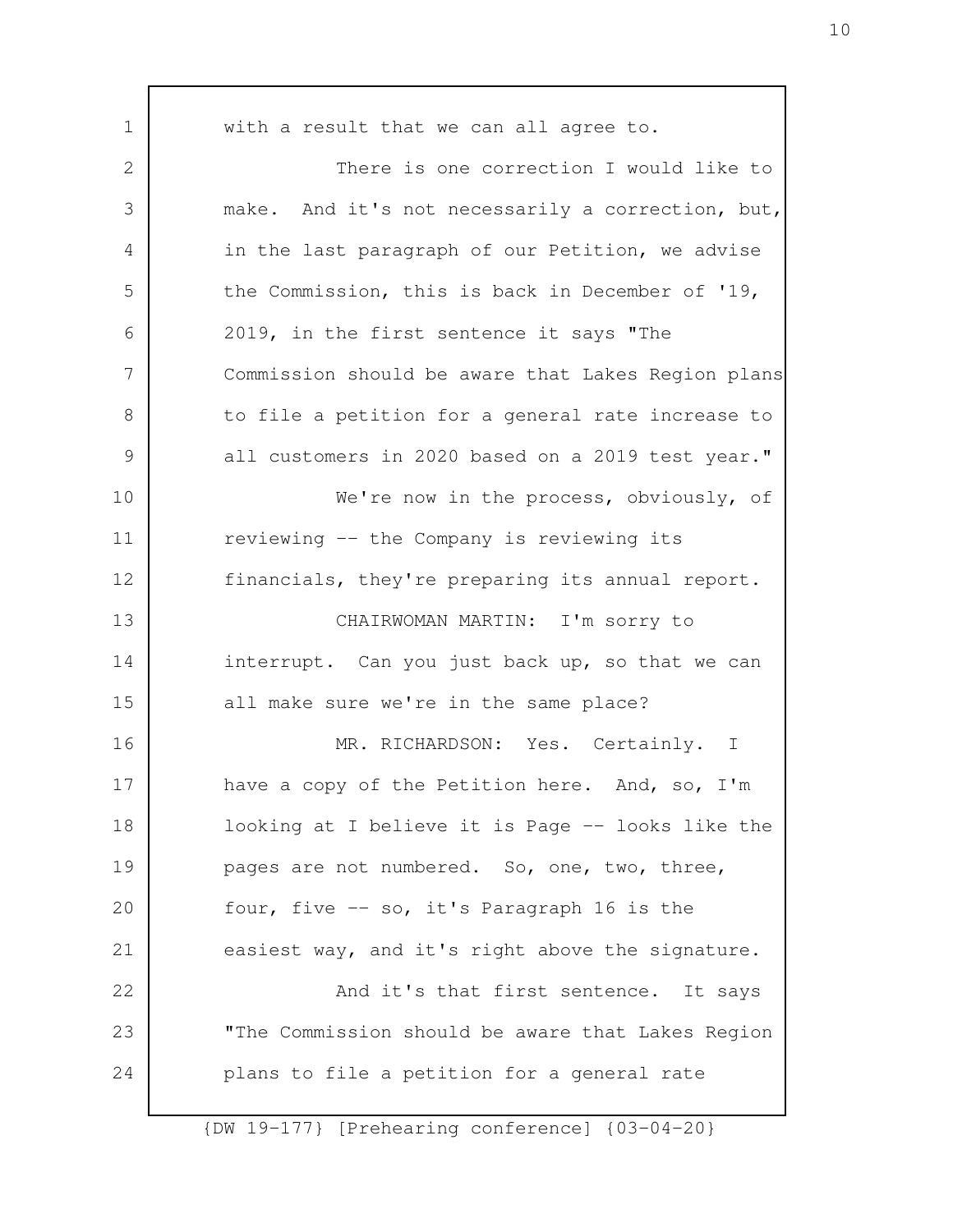increase to all customers in 2020 based on a 2019 test year." CHAIRWOMAN MARTIN: Okay. MR. RICHARDSON: And that's, based on the numbers that the Company is evaluating right now, it's not clear that they would be under earning. The expectation was is that the financials would justify a rate case. And I just wanted to, you know, rather than leave that statement incorrect and not correct it on the record, just alert people, since we're here, that it's not clear whether a rate case will be needed. You know, that may have downstream impacts on how we evaluate this project and this proceeding. But this one is really on a stand-alone basis. We're looking in this case at the costs with the 61 Dockham Shores customers. And I didn't want the Commission to think that we were definitely filing that rate case, when it's not clear that it will be needed or justified right now. Mr. Mason -- CHAIRWOMAN MARTIN: Can you hold off for one second? Commissioner Bailey would like to ask a question. 1 2 3 4 5 6 7 8 9 10 11 12 13 14 15 16 17 18 19 20 21 22 23 24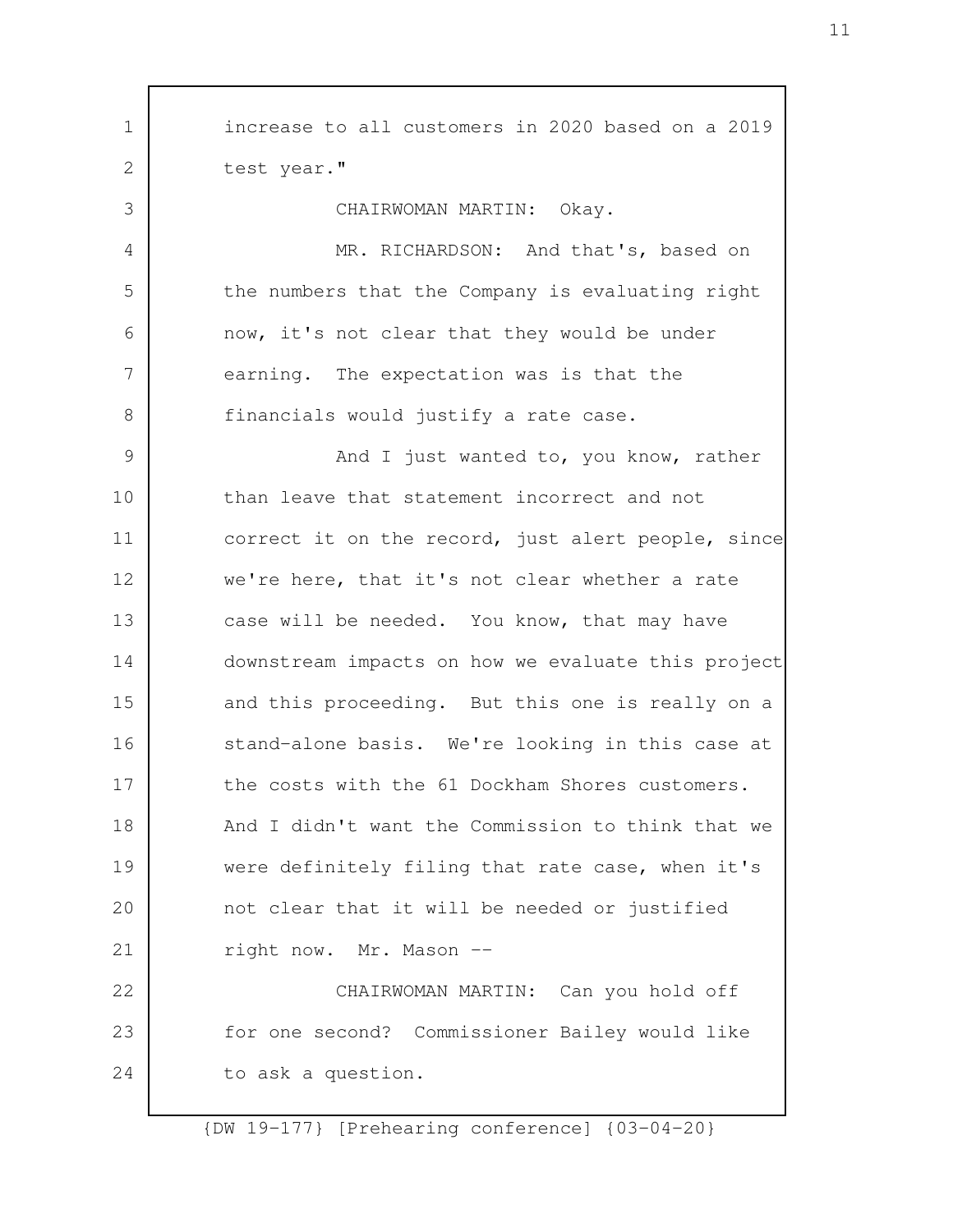CMSR. BAILEY: Just so I'm sure I understand what you're saying, you're saying that Lakes Region, the parent company of Dockham Shores, said in this petition that it may be filing a rate case. But now you're saying that Lakes Region may not be, but Dockham Shores is? MR. RICHARDSON: Yes. The "Dockham Shores" is the name of the system. There's only one company, and it's Lakes Region. Lakes Region is the owner, the owning utility of all of the assets. It has its own franchise and tariff pages. But it is really Lakes Region. So, when this case was filed, there were financials showing both Lakes Region as a whole and Dockham Shores as a stand-alone enterprise. But it's really part of Lakes Region. There's only one company. CMSR. BAILEY: So, if we look at Dockham Shores by itself, is that single-issue ratemaking? I mean, I understand the capital investment that you've had to make. MR. RICHARDSON: No. Because Dockham Shores has its own tariff and its own rate. And we are seeking to amend that rate. And there's, 1 2 3 4 5 6 7 8 9 10 11 12 13 14 15 16 17 18 19 20 21 22 23 24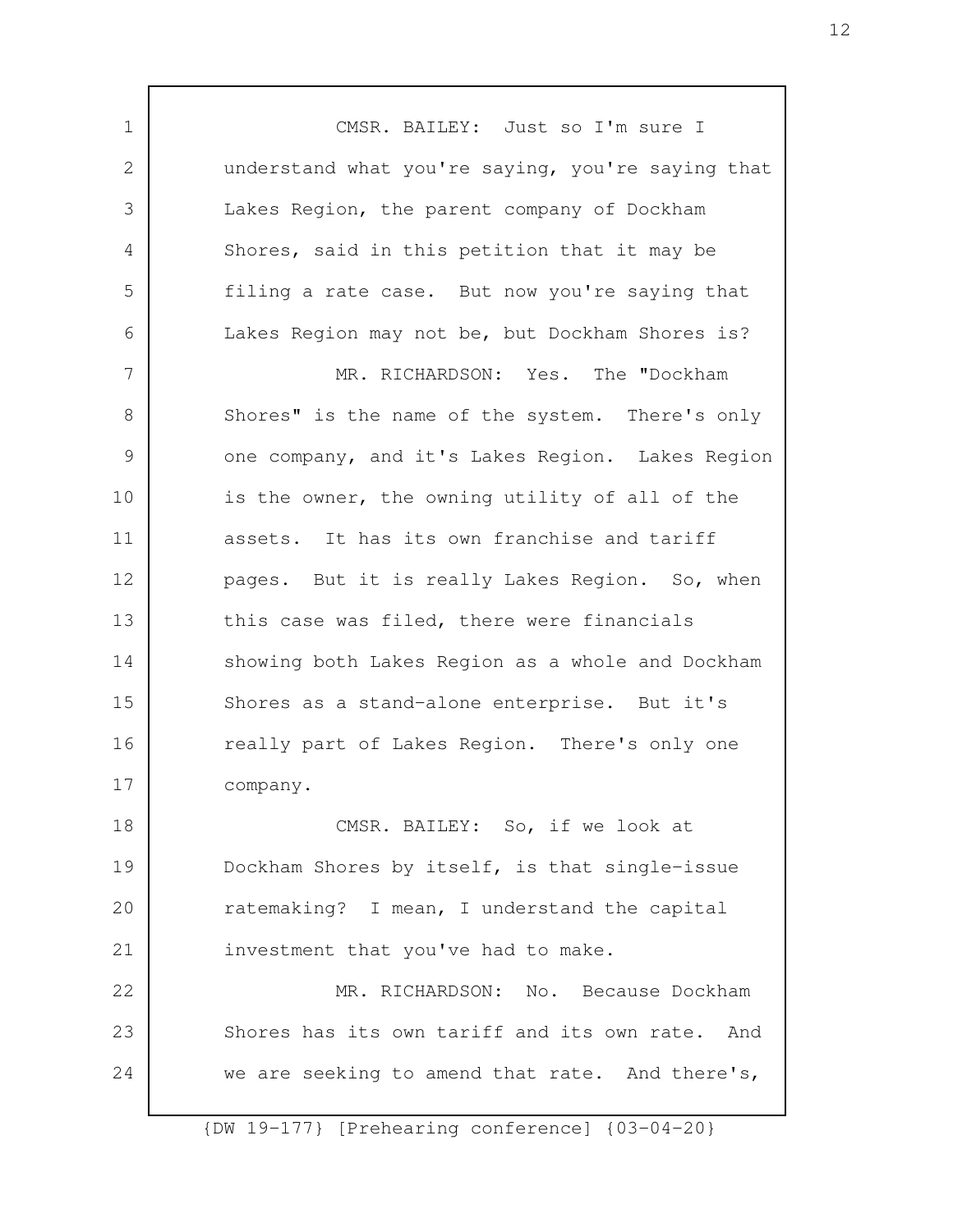obviously, costs that are particular to that system, and then there's general administration and there's an allocation. And I believe Mr. St. Cyr could probably talk to how that was handled in this case. And what I'm basically saying is I don't think the Lakes Region overall financials are - we're not certain that they will show or justify the need for a rate case. We said, back in 2019, we expected they would, but now we're less clear on that. CMSR. BAILEY: And, if Lakes Region is making a healthy rate of return, and we add to that healthy rate of return by increasing the Dockham Shores rate, without looking at the whole of Lakes Region, how does that play out? MR. RICHARDSON: So, what that would mean was is that the Dockham Shores customers are paying less than what their cost of service is. And, so, there effectively would be a subsidy, because right now they're separate rates. Dockham Shores has its rate schedule, because, when we acquired the system, none of the improvements had been done. There was an 1 2 3 4 5 6 7 8 9 10 11 12 13 14 15 16 17 18 19 20 21 22 23 24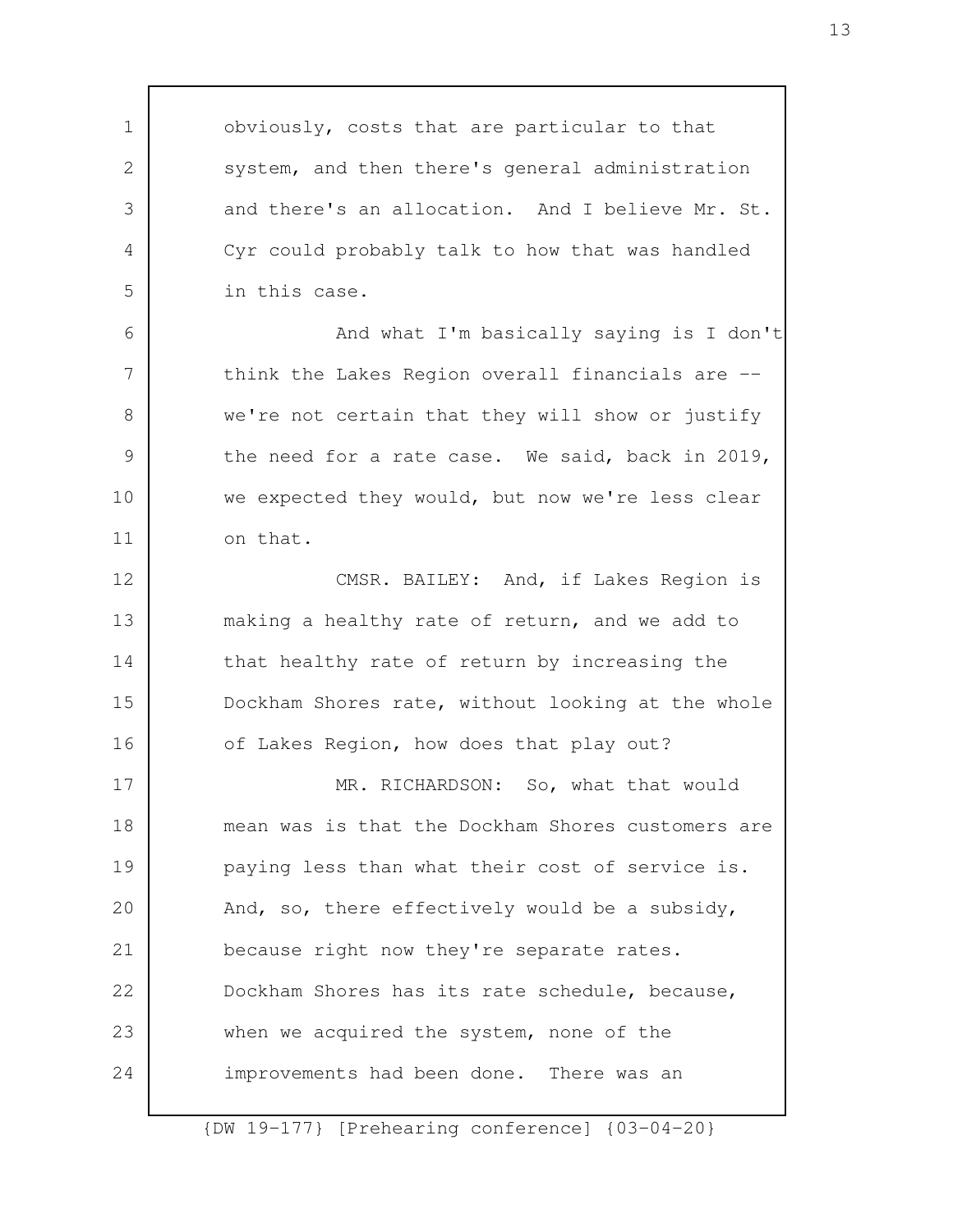existing rate. We couldn't have -- I mean, I suppose we could have proposed to just increase rates and make them part of Lakes Region's service. But what was done instead was to look at the system, come up with a proposal, do a step increase to bring that new system and, of course, the changes that were originally proposed were not sufficient.

1

2

3

4

5

6

7

8

24

So, essentially, I mean, it is a - there are questions in a case like this about, you know, "why are customers paying one rate for one system and then a different rate, the consolidated rate, for Lakes Region?" That would, you know, would be appropriate to look at. And all of the information I believe has been submitted to show both Lakes Region's costs in Dockham Shores, and the cost in a 2018 test year for the Company as a whole. 9 10 11 12 13 14 15 16 17 18

And let me turn behind me and make sure that's correct? Good. I'm seeing the Company nodding to say "yes, that's correct." CMSR. BAILEY: All right. Well, I would ask that, if you, in your work, are 19 20 21 22 23

{DW 19-177} [Prehearing conference] {03-04-20}

considering increasing Dockham Shores' rates to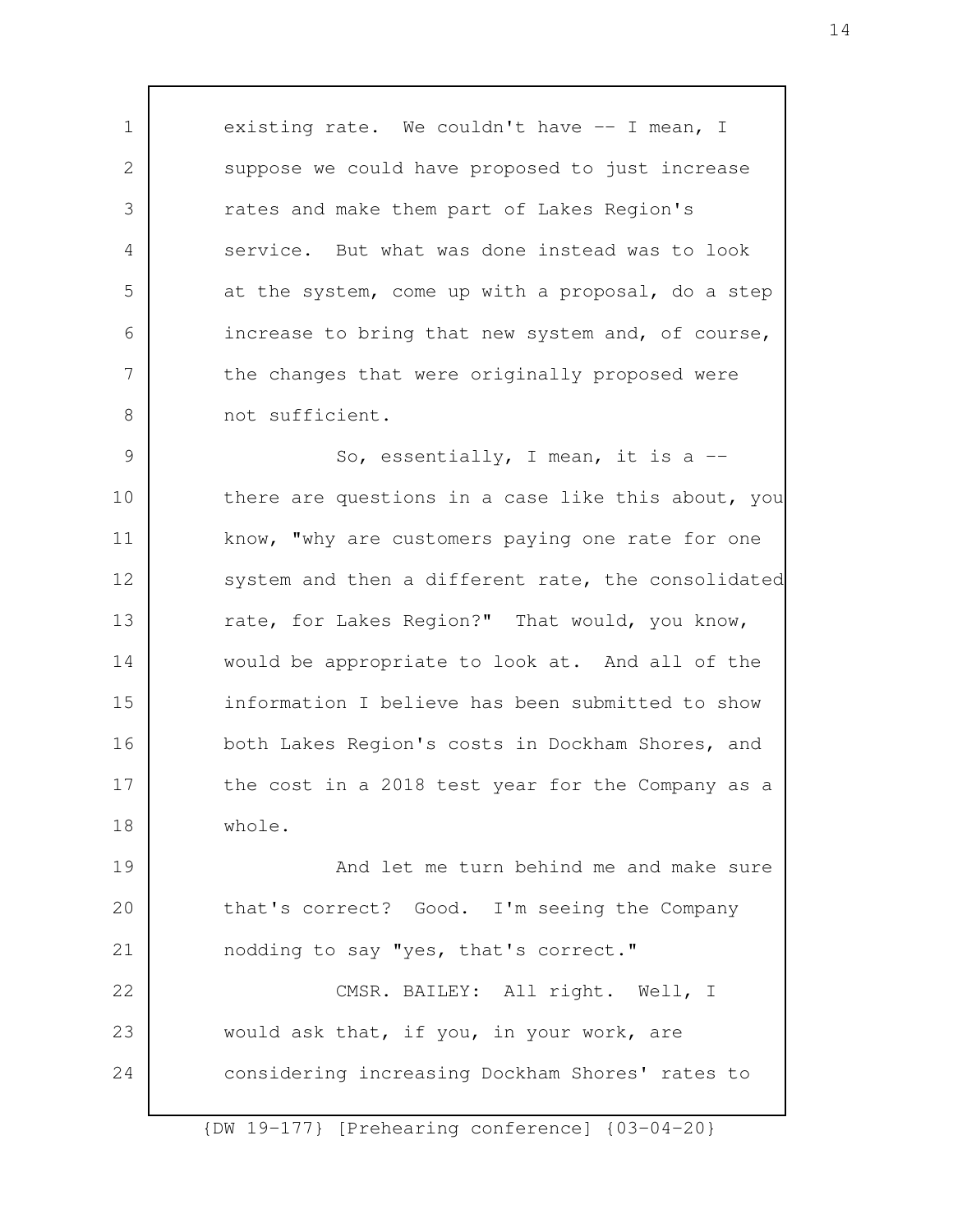make the rate design consistent with the cost of service, at the same time you may need to look at other rates, to ensure that the overall company is not over earning as a result of this. Just something to think about. MR. RICHARDSON: That's, I mean, that's a very appropriate line of questioning to make, and we would welcome that. CMSR. BAILEY: Thank you. CMSR. GIAIMO: With respect, you mentioned this as -- dates back at least to '15, to 2015. For those of us that weren't here, was consolidated rates considered during the acquisition of the purchase? MR. RICHARDSON: So, Lakes Region -and I should back up, Mr. Mason reminded me that I didn't address this, because I skipped over my beginning. Lakes Region has 1,805 customers. There are 19 systems that they operate, including one system, called "Suissevale", that has a wholesale customer, that has 300 residences in a village. So, all of the Company's systems are on consolidated rates, except for the two that were 1 2 3 4 5 6 7 8 9 10 11 12 13 14 15 16 17 18 19 20 21 22 23 24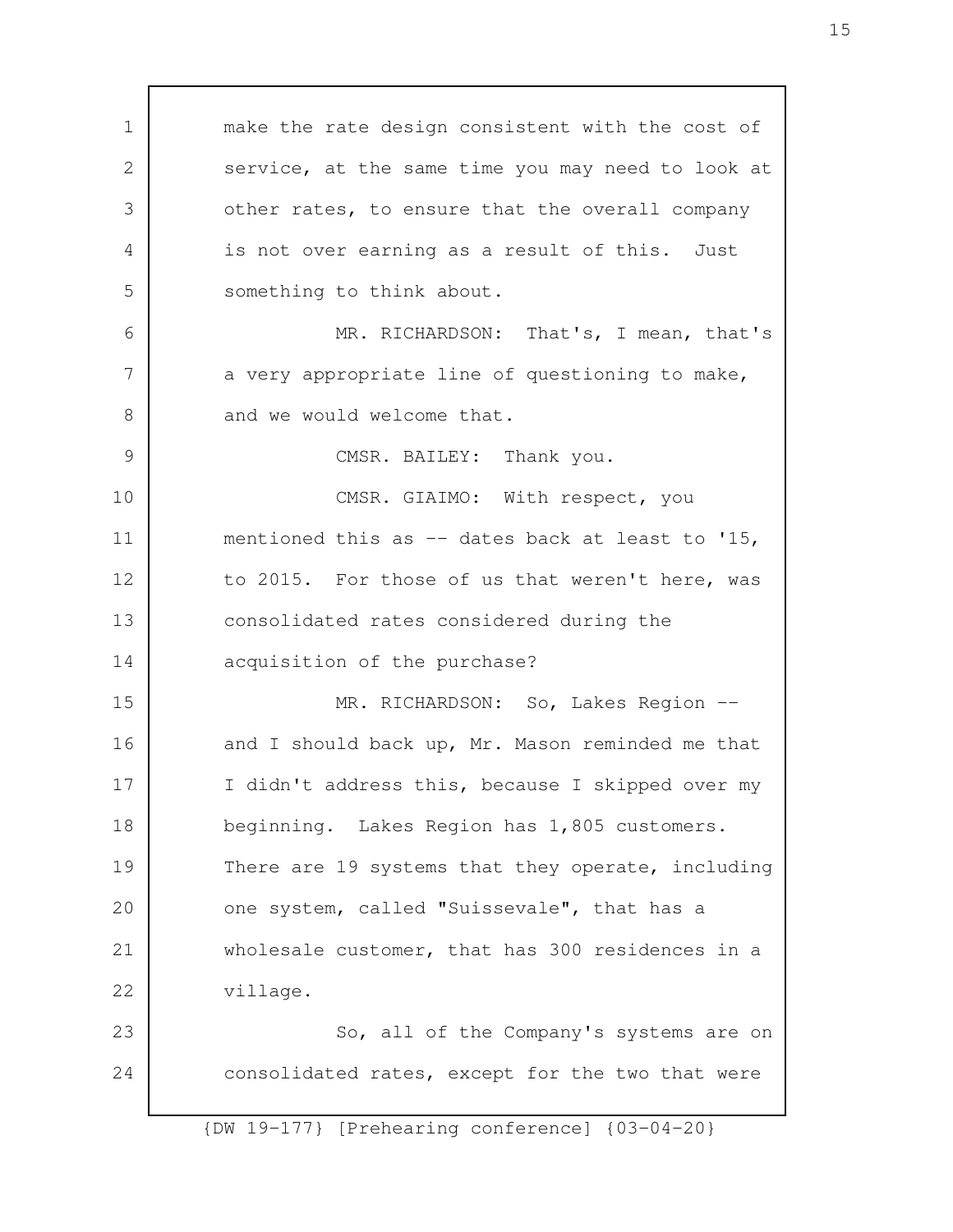acquired subsequent to the 2015 rate case. And that's the Wildwood system and the Dockham Shores system. And the Company's approach was to not overly complicate those acquisitions by putting a rate case inside of them. You know, to operate them, see what the financials are, and then come back with a rate case. And that's what -- that's how we got here. So, both Wildwood and Dockham Shores have rates that depart from the overall consolidated rates. CMSR. GIAIMO: Could I ask you a question about notice? I'm not familiar with the Dockham Shores customers, if there's a condo association maybe associated with the residents that live there, but I don't see any interventions or intervenors here. Notice was provided to the neighbors? MR. RICHARDSON: Yes. And Ms. Valladares filed an affidavit of publication, I believe it went out, was it on February 11th? MS. VALLADARES: February 10th. MR. RICHARDSON: February 10th. And I have not seen any. And I expect, if Staff had gotten anything recently, they would have 1 2 3 4 5 6 7 8 9 10 11 12 13 14 15 16 17 18 19 20 21 22 23 24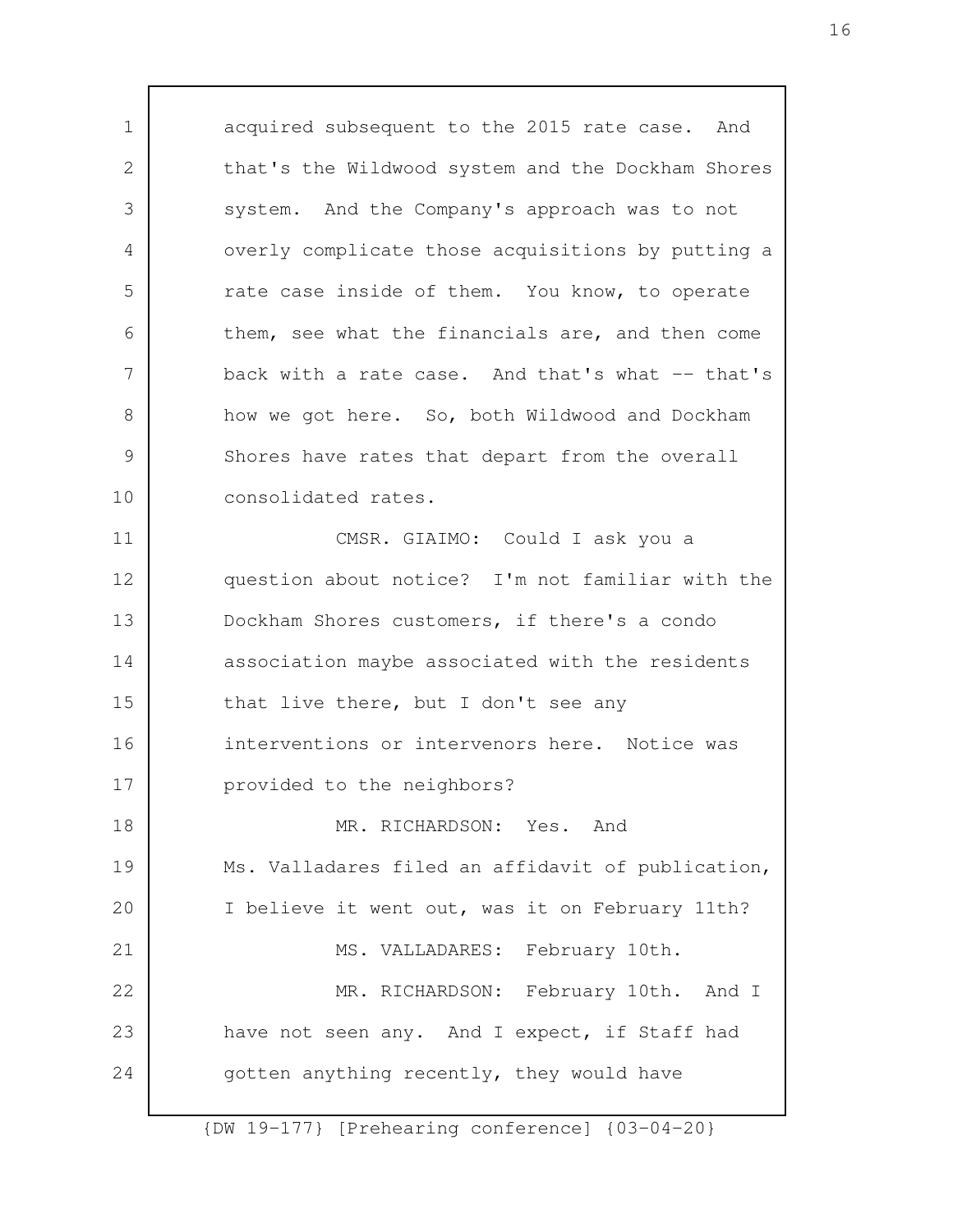advised. But I haven't heard of any intervention requests. CMSR. GIAIMO: And was there any pushback, have you heard anything? MR. RICHARDSON: This is a -- I don't want to speak for all of the residents, but this is a community that's right on Lake Winnipesaukee. You know, they're not low-income housing or anything like that. I think that the -- that a rate increase may impact them less than it would impact probably me, or even the Commissioners, you know, in terms of its overall finances. I mean, not to belittle any rate concerns, obviously. But it would be -- we haven't heard any response back. And I think the -- I know the Company has spoken to customers. And one of the comments that they have heard is they have been thankful that the water service is maintained when there's a power outage, and, you know, the backup generators kick on. Whereas before, they would just lose water. CMSR. GIAIMO: So, it sounds like there may actually be a situation where, of the 61, a 1 2 3 4 5 6 7 8 9 10 11 12 13 14 15 16 17 18 19 20 21 22 23 24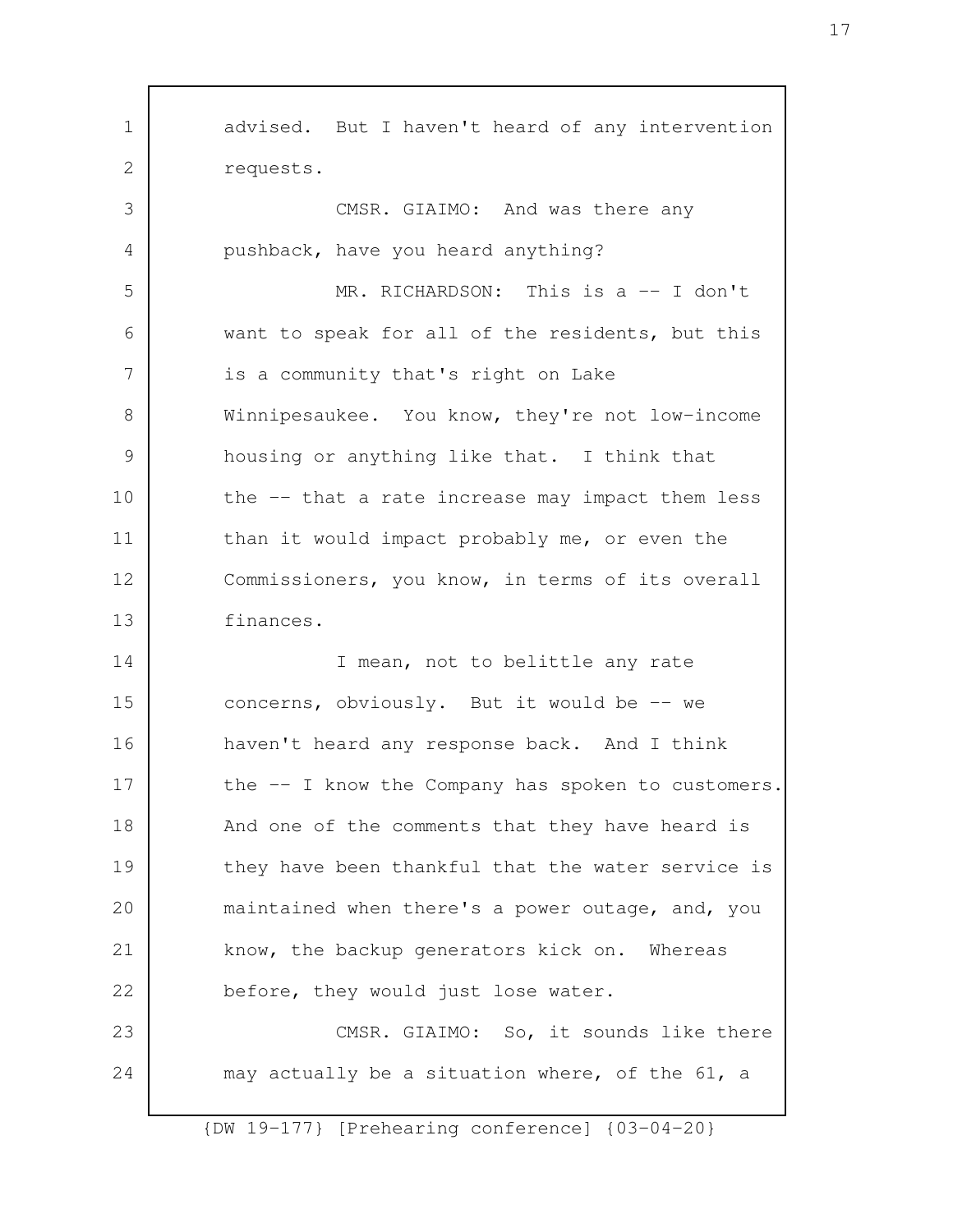certain percentage, maybe more, greater than fewer, are second homes? So, again, getting back to the notice situation. Does the Company feel like its customers have been put on notice? MS. VALLADARES: They actually received the notice. CMSR. GIAIMO: They received the notice. Okay. MS. VALLADARES: It was mailed directly to them. Yes. The Order of Notice was mailed directly to each of the 61 Dockham Shore customers. CMSR. GIAIMO: Okay. To their -- to the existing residence? MS. VALLADARES: To their billing addresses. CMSR. GIAIMO: Thank you. Okay. Perfect. Thank you. CHAIRWOMAN MARTIN: Okay. Were you through or -- MR. RICHARDSON: I think that's covered. I mean, obviously, we recognize that this is a new system for  $-$  at least for you, as the Chair. And if there's any questions about 1 2 3 4 5 6 7 8 9 10 11 12 13 14 15 16 17 18 19 20 21 22 23 24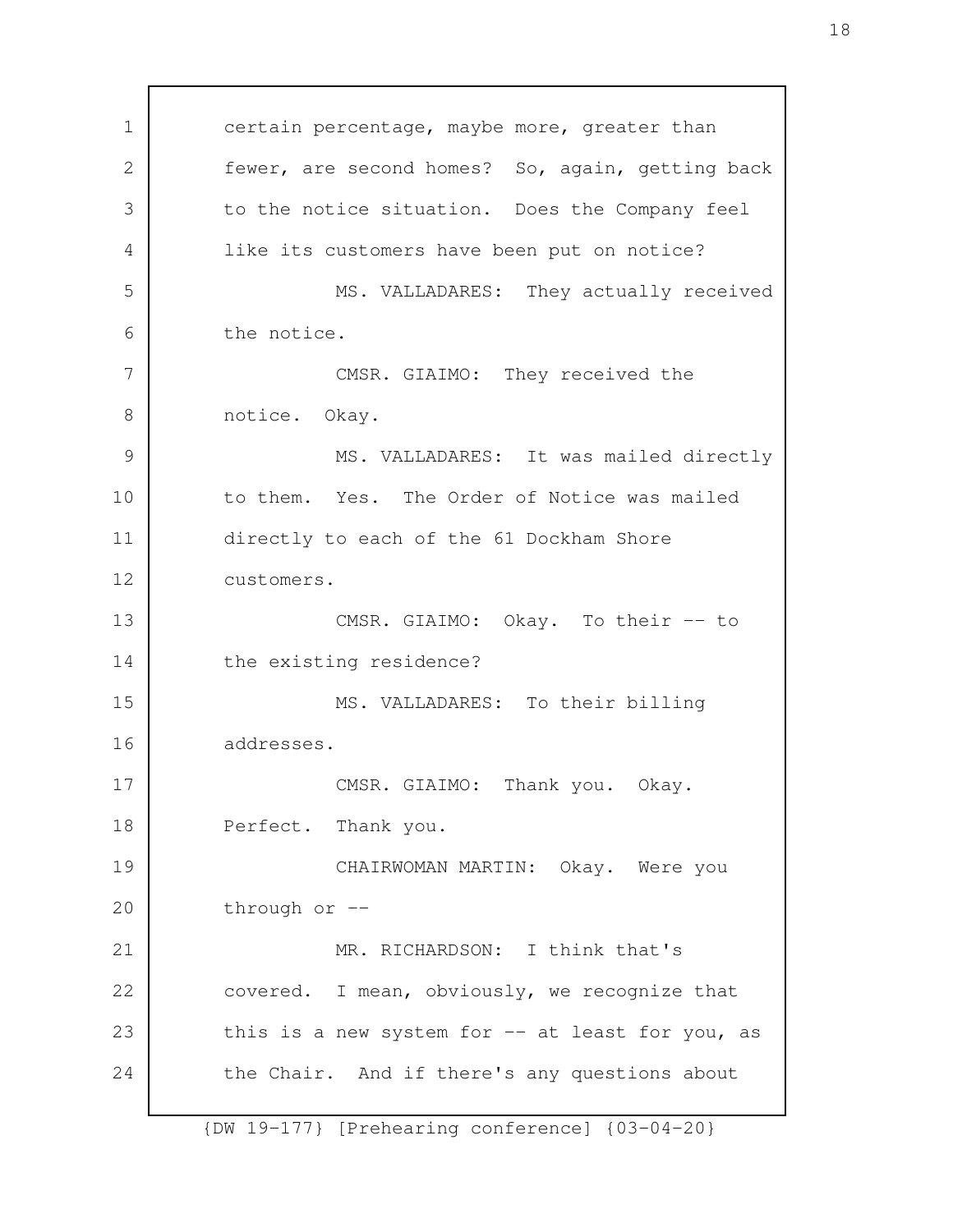the Company or what it does, we'd welcome those at this time. But, really, I think we've covered the bases. And we'll look forward to working with the Staff in the technical session and coming up with a plan to work through this case. CHAIRWOMAN MARTIN: Okay. Thank you. Any other questions before we move on? Okay, Mr. Tuomala. MR. TUOMALA: Thank you, Madam Chair. Most of the subject matter has been covered by Attorney Richardson, but just a couple highlights I wanted to add. In that we are looking at approximately \$240,000 left over from the previous step increase, which was granted in Docket 16-619, by Order 26,272, on July 11th of last year. It implemented a step increase of \$6,620. So, in essence, we're looking at \$240,000 worth of that plant that Attorney Richardson has just spoken about, the pump house specifically, spread across the 61 customers of Dockham Shores. They're looking for both temporary rates and permanent rates in this docket. The permanent 1 2 3 4 5 6 7 8 9 10 11 12 13 14 15 16 17 18 19 20 21 22 23 24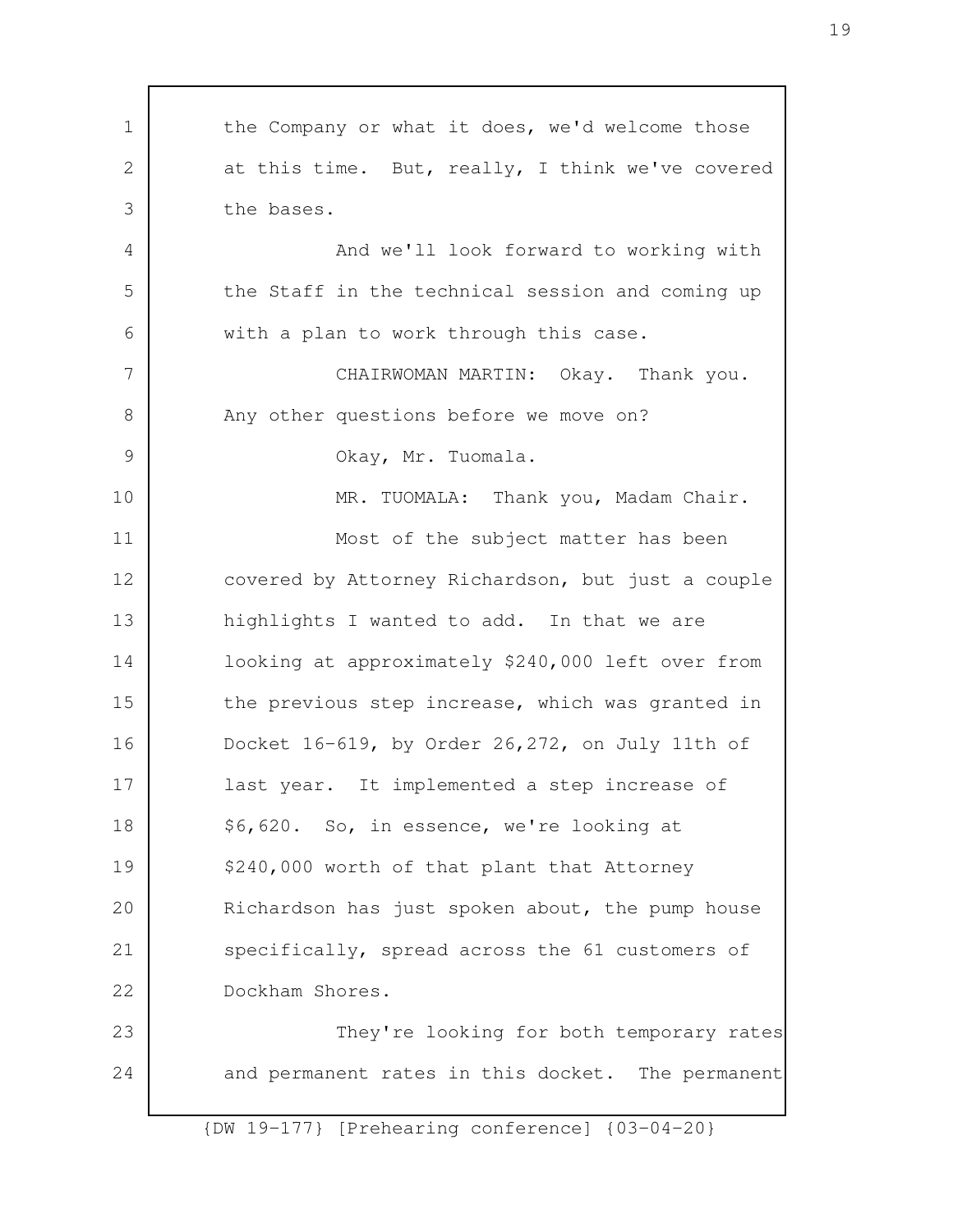revenue requirement increase would go up 105.13 percent, from \$43,460 a year currently, to \$88,708. The temporary rates that they're asking for is an increase in their revenue requirement of 81.36 percent. So that would go from the original 43,460, to \$78,479. So, like Attorney Richardson had said, we're going to meet in a technical session immediately following this prehearing conference to discuss a procedural schedule, in mind of the temporary rate request, to hopefully address that as soon as possible. But also inquire further about, along with what Attorney Richardson just spoke about in the Paragraph 16 of this Petition, regarding the future filing, which might be in question now of Lakes Region has a whole in its rate case. So, we have a few things that we want to dive into. We acknowledge that we have the Staff engineer consultant, Doug Brogan, and he's been working on the technical aspects and possible prudency determination in the related, but separate, docket, DW 19-135, which is a financing Attorney Richardson had spoken about. Obviously, 1 2 3 4 5 6 7 8 9 10 11 12 13 14 15 16 17 18 19 20 21 22 23 24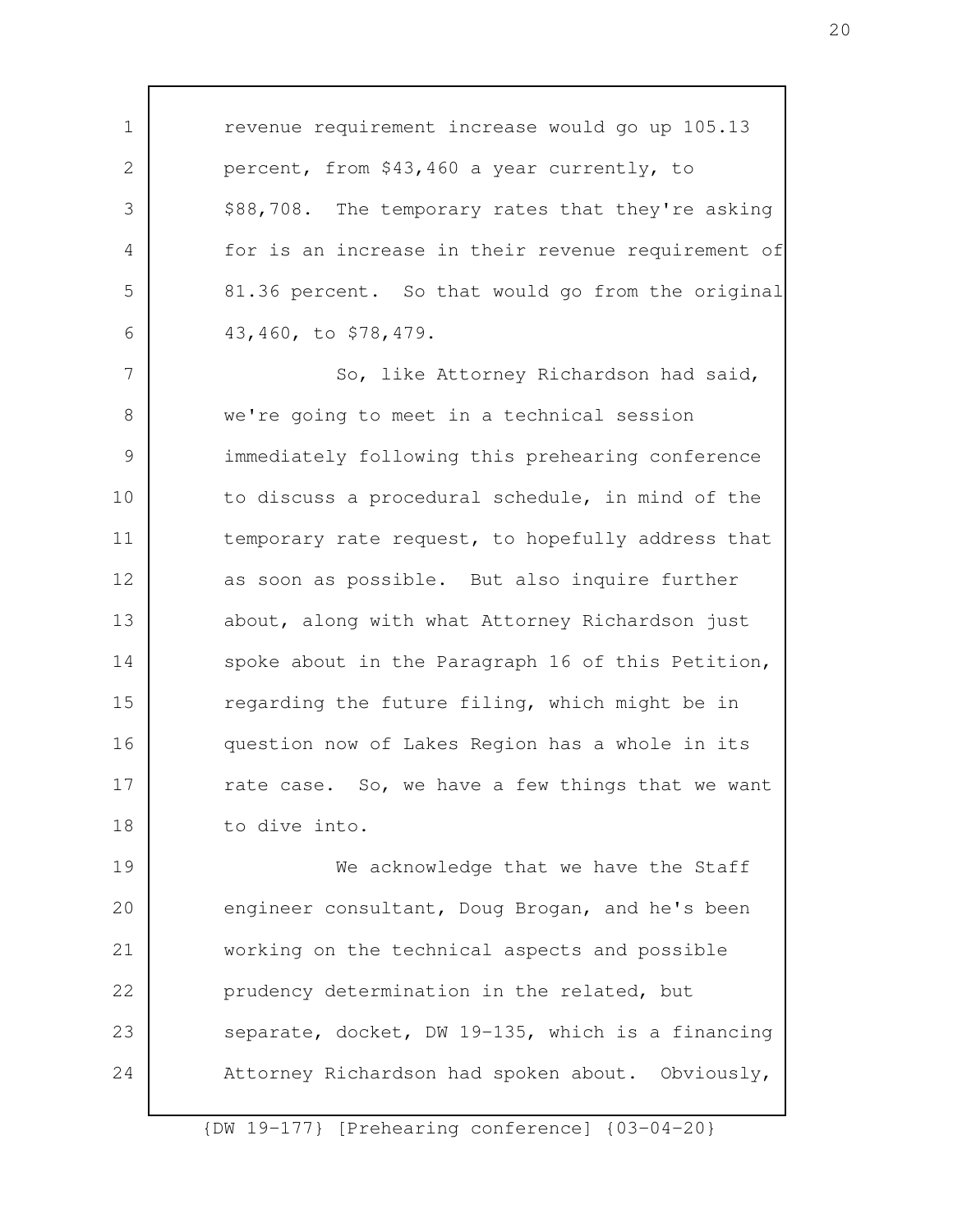that docket doesn't require a prudency determination, but he's already begun propounding discovery into the pump house itself. So, we have some ground covered at this point that we're going to explore further, and follow-up discovery in this docket. And we plan to basically adopt all the discovery regarding the pump house from the financing docket and introduce it into this case, along with whatever new discovery we propound. And, as it was mentioned, yes, the affidavit of publication was filed, and it's correct, February 10th is when the customer notice was published in the newspaper, and also was postmark stamped out in individual filings to each of the 61 customers notifying them of this proceeding. And, in conclusion, Staff looks forward to working with the Company to hopefully address these issues that I just spoke of. Thanks. CHAIRWOMAN MARTIN: Okay. Is there anything else that we need to cover before you go to the technical session? 1 2 3 4 5 6 7 8 9 10 11 12 13 14 15 16 17 18 19 20 21 22 23 24